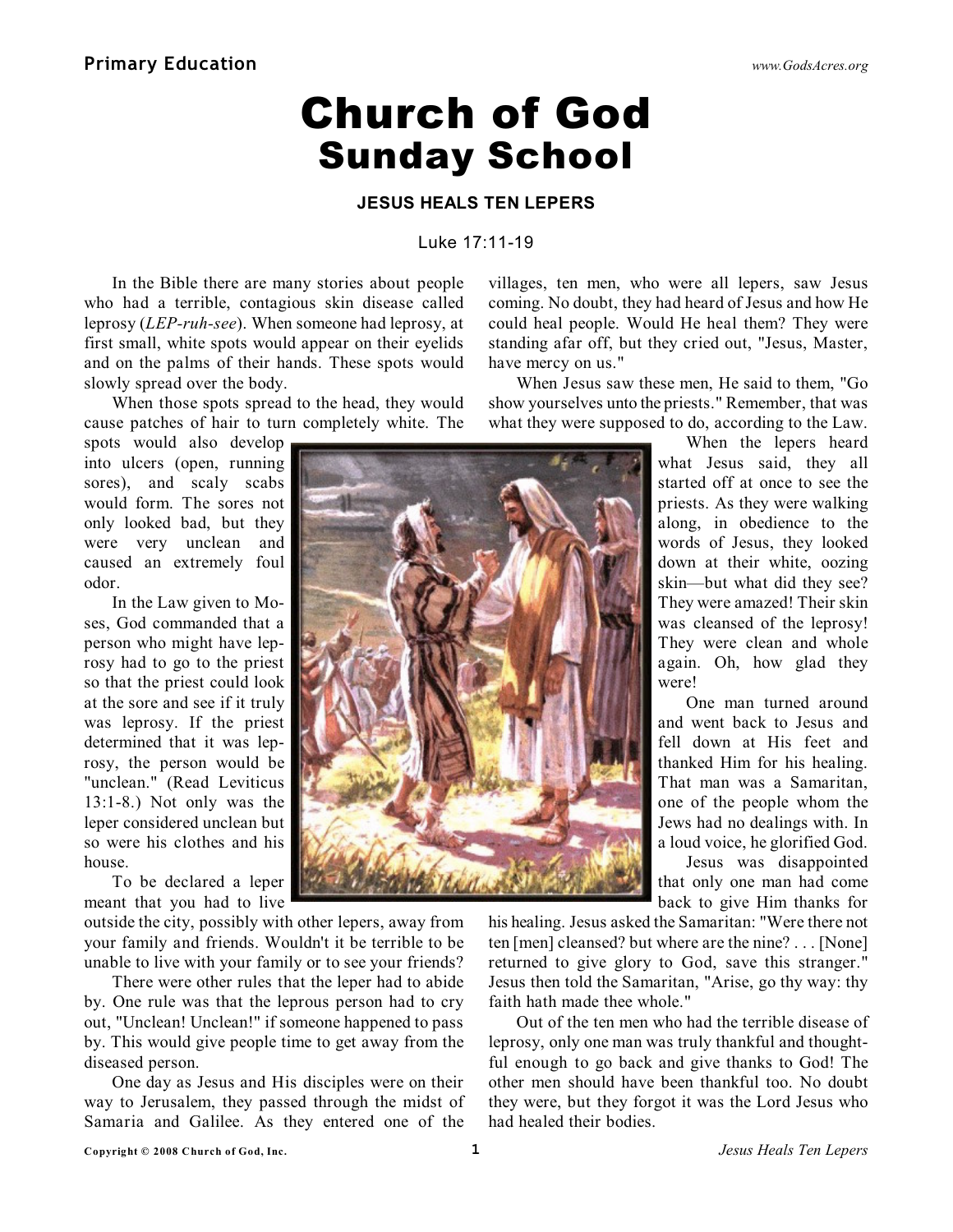### **Primary Education** *www.GodsAcres.org*

Jesus deserved praise for healing the lepers. They all should have been full of praise to the Lord for what He did for them. Aren't some people like that today? Have you ever been so caught up with God's blessings that you forgot to say "thank you" for what God has done for you?

Jesus wants you to be thankful to Him for whatever He does. He gives you life and breath every day. When you are sick or have a problem and God comes to your rescue, you should give God the glory.

Are you thankful to God for His goodness and mercy to you? Do you tell God that you are? Can you name other ways that God provides for you and some more things that you should be thankful for?

Sin (disobedience to God) is often compared to leprosy. Leprosy will eventually cause physical death; sin spiritually kills the soul. Leprosy separated one from family and friends. Sin separates you from God.

Just as the leper had to leave the city and live outside it, sin will keep you from entering Heaven and will send you to hell. Only Jesus can remove sin from your life. The Christian is pronounced "clean" through salvation, but the sinner has to say, "Unclean! Unclean!"

#### **MEMORY VERSE:**

*"The LORD is righteous in all his ways, and holy in all his works." —Psalm 145:17*

# Guide the Healed Leper to Jesus



**Copyright © 2008 Church of God, Inc. 2** *Jesus Heals Ten Lepers*